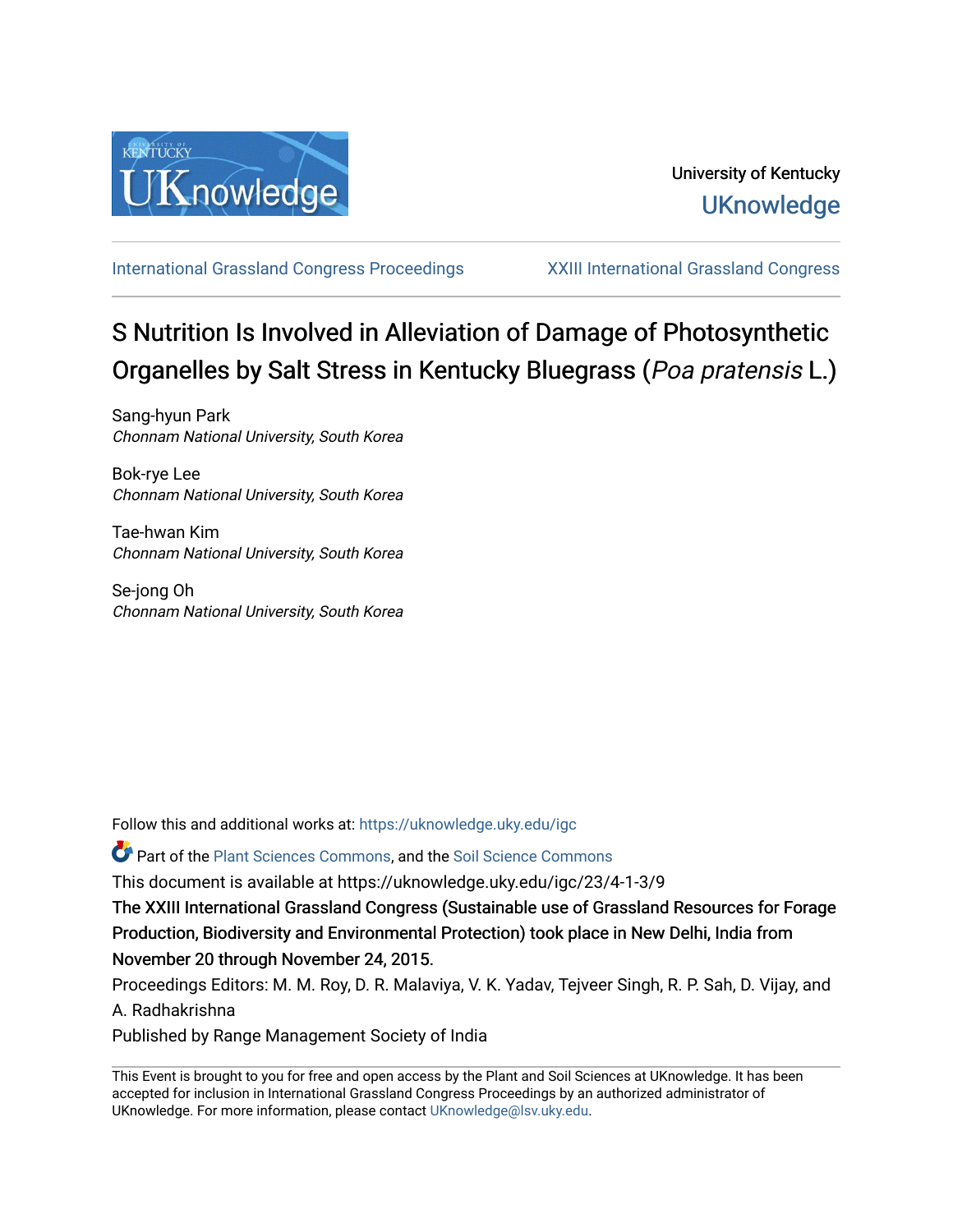Paper ID: 901 **Theme 4.** Biodiversity, conservation and genetic improvement of range and forage species **Sub-theme 4.1.** Plant genetic resources and crop improvement

## **S nutrition is involved in alleviation of damage of photosynthetic organelles by salt stress in Kentucky Bluegrass (***Poa pratensis* **L.)**

**Sang-Hyun Park<sup>1</sup> , Bok-Rye Lee<sup>2</sup> \*, Tae-Hwan Kim<sup>1</sup> and Sejong Oh<sup>1</sup>**

<sup>1</sup>Chonnam National University, Gwangju, Republic of Korea <sup>2</sup>Chonnam National University, Gwangju, South Korea Corresponding author e-mail: [turfphy@hotmail.com](mailto:turfphy@hotmail.com)

**Keywords:** Kentucky bluegrass, Photosynthetic organelle, RuBisCo, Salt stress, Sulfur

## **Introduction:**

Salt-stress is considered as one of the major environmental factor limiting plant growth and productivity. It has been well reported that salt stress induce the reduction of stomatal density and number leading to poor gaseous exchange which resulted in decrease of photosynthesis is associated with inhibition of several enzymes related to the Calvin cycle such as RuBisCo. In addition, salt stress decreases photosynthetic pigments such as chlorophyll and carotenoid which has important role in photosynthesis.

Sulfur (S) is one of six macronutrients needed for proper plant growth and development. In our previous work, we found that sulfur nutrition has significant role in ameliorating the damaged in photosynthetic organelles caused by Fe-deficiency in oilseed rape (Muneer *et al*., 2014). In addition, application of sulfur mitigated the adverse effects of heavy metals stress by enhancing plant growth, chlorophyll content and net photosynthetic rate. Despite extensive researches attempting to elucidate the interactions between external sulfur supplies and stress tolerance, to our knowledge, the responses of the photosynthetic mechanism to combined S deficiency and salt stress have not yet been fully investigated.

In this study, therefore, we hypothesized that S nutrition affects photosynthetic organs to salt stress, so that may involve in alleviating negative impact of salt stress in Kentucky bluegrass. To test this hypothesis, the responses of photosynthetic parameters, thylakoid protein complexes and ion uptake were compared for 21 days of four S and salt stress combined treatments; sulfur sufficient without salt stress (+S/non-salt, control), present of sulfur with salt stress (+S/salt), sulfur deprivation without salt stress (-S/non-salt) and sulfur deprivation and salt stress (-S/salt).

## **Materials and Methods**

**Plant culture and sampling:** The experimental plant, Kentucky bluegrass (*Poa pratensis* L.) were taken from the local golf course and were transferred to mixture of soil and sand  $(50 : 50, v/v)$ , and divided in to 2 groups; one group was supplied with complete nutrient solution, and another set of plant were supplied with S-free nutrient solution during 4 weeks. After 4 weeks of S-treatment, each of S-supplied or S-deprived plants were exposed to salt stress with 100 mM NaCl or non-salt stress, respectively, for 3 weeks. Four groups of treatment thus were designated as sufficient S without salt stress (+S/non-salt, control), sufficient S with salt stress (+S/salt), deprived S without salt stress (-S/non-salt), and deprived S with salt stress (-S/salt) with three replicates. The samplings were done at 0, 7, 14 and 21 days of salt stress.

**Measurements:** The content of chlorophyll and carotenoid was estimated by the method of Hiscox and Israelstam (1979). Ribulrose-1, 5-bisphosphate carboxylase / oxygenase (RuBisCo) activity was determined spectrophotometrically by monitoring NADH oxidation at 340 nm. BN-PAGE of integral thylakoid proteins was performed according to Kügler *et al*. (1997).

## **Results and Discussion**

Salt stress more quickly (*i.e*. from day 7) reduced chlorophyll and carotenoid content both in the presence and absence of S (Fig.1). However, at day 21, the extent of the decrease in chlorophyll and carotenoid content by salt stress was much higher in the absence of S (-50% and -42%, respectively, compared to control) than in the presence of S (-28% and -23%) (Fig. 1). This result can be explained by the S-demand for taking part in building chlorophyll content and regulation of protein synthesis, since S is an integral constituent of S-rich amino acids, cysteine and methionine, which act as structural and functional elements of proteins. Similarly, Juszczuk and Ostaszewska (2011) reported that a strong correlation between chlorophyll content and S concentration was observed in chlorotic bean leaves. In recent our works, an additional loss of photosynthetic pigments in Fe-deprived leaves was observed under S-deficient condition (Muneer *et al*., 2014).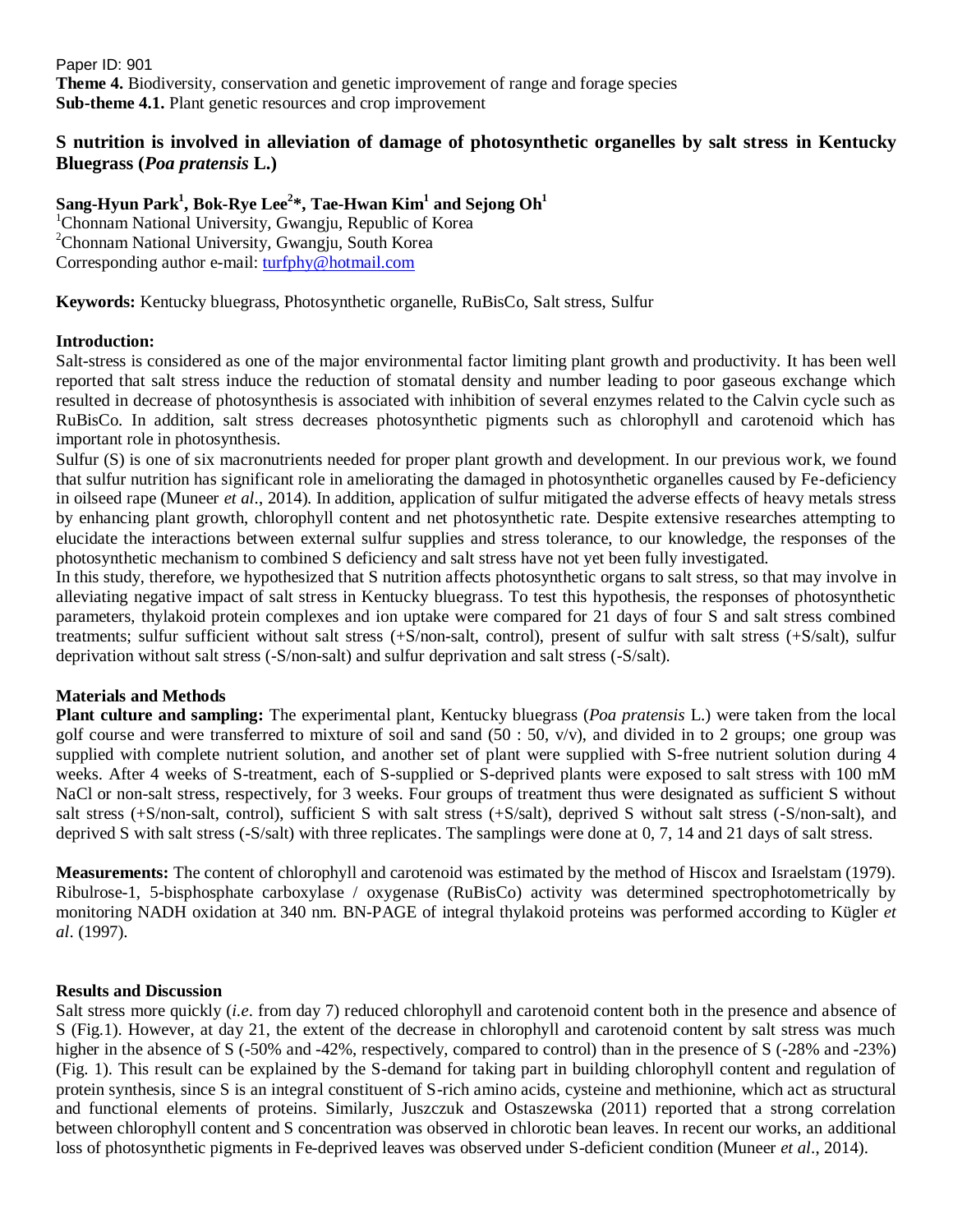

**Fig 1:** Changes in photosynthetic pigments such as total chlorophyll (A) and (B) carotenoid of four sulfur and salt stress combined treatments: sulfur sufficient (+S/non-salt, control white bar), presence of sulfur with salt stress (+S/salt light grey bar), absence of sulfur without salt stress (-S/non-salt dark grey bar) and absence of sulfur with salt stress (-S/salt black bar) in Kentucky bluegrass for 21 days. Each value is the mean  $\pm$  SE for n = 3.

In this study BN-PAGE was used as a proteomic tool to better define the change in thylakoidal multi-protein complexes to salt stress and understand the significance of S. The Kentucky bluegrass BN gel profile showed an interesting band identified as sub-complexes of Photosystem (PS) I, PSII and RuBisCo at 21 days (Fig. 2A). Salt stress showed a considerable impact on the proteomic structure of photosystems in Kentucky bluegrass. Under salt-stressed condition, Kentucky bluegrass showed a considerable reduction of multi-protein complexes, such as PSI, PSII and cytochrome *b6/f*  and RuBisCo band volumes. PSII core dimer and PSI (RCI-LHCI) complex bands were more affected. It was widely reported that salt stress affected the functionality of both PSII and PSI which has role of electron transport (Akram and Ashraf, 2011). On the other hand, the losses of most thylakoidal protein complexes under salt stress in the absence of S were largely restored in the presence of S (+S/salt) (Fig. 2A). RuBisCo activity was decreased both by S-nutrition and salt stress from day 7 (Fig. 2B). Sulfur-deprivation for 4 weeks before salt stress (*i.e*. day 0) resulted in a reduction of RuBisCo activity (-43.7%). At day 21, salt stress in the absence of S (-S/salt) decreased RuBisCo activity up to 80% compared to control, while much lower  $(62%)$  in the presence of S  $(+S/\text{salt})$ . It has been reported that S nutrition alleviates the negative responses of RuBisCo and photosynthesis activity to Fe-deficiency (Muneer *et al*. 2014)



**Fig 2:** Analysis of thylakoid protein complex by BN-PAGE (A) at 21 day and changes in enzyme activity of RuBisCo (B) of four sulfur and salt stressed combined treatments: sulfur sufficient (+S/non-salt, control white bar), presence of sulfur with salt stress (+S/salt light grey bar), absence of sulfur without salt stress (-S/non-salt dark grey bar) and absence of sulfur with salt stress (-S/salt black bar) in Kentucky bluegrass. Freshly thylakoid membranes from mature leaves were solubilized in 2 % BDM at chlorophyll concentration of 1µg  $\mu$ <sup>1</sup>, and the protein sample separated by 7-10 % gradient BN-PAGE. Each value is the mean  $\pm$  SE for n = 3.

#### **Conclusion**

The decrease of photosynthetic pigments occurred in the absence of S with the highest loss of thylakoid multi-protein complexes, mainly PSI (RCI-LHCI) complex protein, PSII core dimer and RuBisCo. These negative responses to salt stress were significantly recovered by S nutrition. It thus concludes that S nutrition involves in tolerance mechanism by alleviating the salt stress-induced damages in photosynthetic organelles.